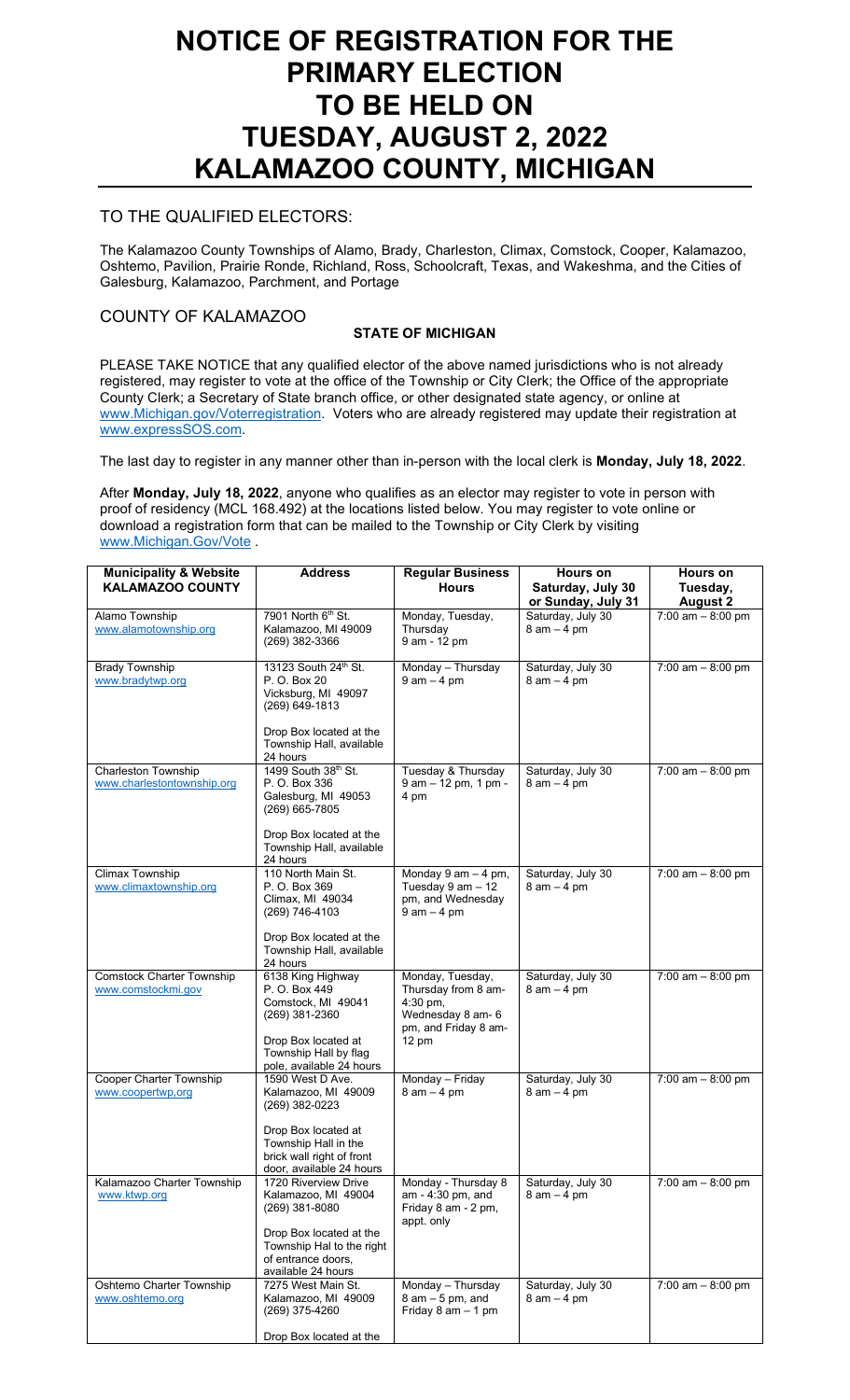|                                                     | Township Hall and is<br>walk up or drive up,                                                                                                                                                                                                                                                                                                                                 |                                                                      |                                                    |                      |
|-----------------------------------------------------|------------------------------------------------------------------------------------------------------------------------------------------------------------------------------------------------------------------------------------------------------------------------------------------------------------------------------------------------------------------------------|----------------------------------------------------------------------|----------------------------------------------------|----------------------|
|                                                     | available 24 hours                                                                                                                                                                                                                                                                                                                                                           |                                                                      |                                                    |                      |
| Pavilion Township<br>www.paviliontownship.com       | 7510 East Q Ave.<br>Scotts, MI 49088<br>(269) 327-0462                                                                                                                                                                                                                                                                                                                       | Monday - Friday<br>$9$ am $-$ 4:30 pm                                | Saturday, July 30<br>$8$ am $-4$ pm                | 7:00 am $-8:00$ pm   |
|                                                     | Drop Box located at the<br>Township Hall, available<br>24 hours                                                                                                                                                                                                                                                                                                              |                                                                      |                                                    |                      |
| Prairie Ronde Township<br>www.prairierondetwp.net   | 14050 S 6th Street,<br>Schoolcraft, MI 49087<br>(269) 679-5666                                                                                                                                                                                                                                                                                                               | None<br>Call (269) 679-5666                                          | Saturday, July 30<br>$8$ am $-4$ pm                | $7:00$ am $-8:00$ pm |
|                                                     | Drop Box located at the<br>Township Hall, available<br>24 hours                                                                                                                                                                                                                                                                                                              |                                                                      |                                                    |                      |
| Richland Township<br>www.richlandtwp.net            | 7401 North 32nd St.<br>Richland, MI 49083<br>(269) 629-4921                                                                                                                                                                                                                                                                                                                  | Monday - Thursday<br>$8$ am $-5$ pm                                  | Saturday, July 30<br>$8$ am $-4$ pm                | 7:00 $am - 8:00 pm$  |
| Ross Township                                       | Drop Box located inside<br>the foyer of Township<br>Hall, available 24 hours<br>12086 East M-89                                                                                                                                                                                                                                                                              | Monday - Thursday                                                    | Saturday, July 30                                  | 7:00 $am - 8:00 pm$  |
| www.ross-township.us                                | Richland, MI 49083<br>(269) 731-4888                                                                                                                                                                                                                                                                                                                                         | $9$ am $-$ 4:30 pm                                                   | $8$ am $-4$ pm                                     |                      |
|                                                     | Drop Box located at the<br>Township Hall, available<br>24 hours<br>50 East VW Ave.                                                                                                                                                                                                                                                                                           |                                                                      |                                                    |                      |
| Schoolcraft Township<br>www.schoolcrafttownship.org | Vicksburg, MI 49097<br>(269) 649-1276                                                                                                                                                                                                                                                                                                                                        | Monday - Thursday<br>$9$ am $-$ 4 pm                                 | Saturday, July 30<br>$8$ am $-4$ pm                | $7:00$ am $-8:00$ pm |
|                                                     | Drop Box located at the<br>Township Hall, available<br>24 hours                                                                                                                                                                                                                                                                                                              |                                                                      |                                                    |                      |
| Texas Charter Township<br>www.texastownship.org     | 7110 West Q Ave.<br>Kalamazoo, MI 49009<br>(269) 375-1591                                                                                                                                                                                                                                                                                                                    | Monday - Thursday<br>8 am - 4:30 pm and<br>Friday 8 am - 11:30<br>am | Saturday, July 30<br>$8$ am $-4$ pm                | 7:00 am $-8:00$ pm   |
|                                                     | Drop Box located at the<br>Township Hall, available<br>24 hours                                                                                                                                                                                                                                                                                                              |                                                                      |                                                    |                      |
| Wakeshma Township<br>www.wakeshmatownship.com       | 13988 South 42 <sup>nd</sup> St.<br>Fulton, MI 49052<br>(269) 778-3728                                                                                                                                                                                                                                                                                                       | First and third<br>Mondays 9 am - 12<br>pm                           | Saturday, July 30<br>8 am - 12pm,<br>12:30pm - 4pm | 7:00 am $-8:00$ pm   |
|                                                     | Drop Box located at the<br>Township Hall, available<br>24 hours                                                                                                                                                                                                                                                                                                              |                                                                      |                                                    |                      |
| Galesburg City<br>www.galesburgcity.org             | 200 E. Michigan Ave.<br>Galesburg, MI 49053<br>(269) 665-7000                                                                                                                                                                                                                                                                                                                | Monday - Thursday<br>8 am - 4:30 pm                                  | Saturday, July 30<br>$8$ am $-4$ pm                | $7:00$ am $-8:00$ pm |
|                                                     | Drop Box located at City<br>Hall, available 24 hours                                                                                                                                                                                                                                                                                                                         |                                                                      |                                                    |                      |
| Kalamazoo City<br>www.kalamazoocity.org             | 241 West South St.,<br>Kalamazoo, MI 49053<br>(269) 337-8000                                                                                                                                                                                                                                                                                                                 | Monday - Friday<br>$8$ am $-$ 4:30 pm                                | Saturday, July 30<br>$8$ am $-4$ pm                | 7:00 am $-8:00$ pm   |
|                                                     | Drop Box available 24<br>hours. Located at:                                                                                                                                                                                                                                                                                                                                  |                                                                      |                                                    |                      |
|                                                     | •City Hall, corner of St.<br>Johns Pl. & Lovell St.<br>•Kalamazoo Dept. of<br>Public Safety - Station<br>7, 2331 Parkview Ave.<br>•City of Kalamazoo<br>Public Services Bldg.,<br>415 E. Stockbridge<br>•Eastside Comm.<br>Center, 1301 E. Main St.<br>•Douglass Comm.<br>Association, 1000 W.<br>Paterson St. at City Hall<br>on the corner of St.<br>Johns PI & Lovell St. |                                                                      |                                                    |                      |
| Parchment City<br>www.parchment.org                 | 650 S. Riverview Dr.<br>Parchment, MI 49004<br>(269) 349-3785                                                                                                                                                                                                                                                                                                                | Monday - Friday<br>$9$ am $-$ 4 pm                                   | Sunday, July 31<br>$8$ am $-4$ pm                  | 7:00 $am - 8:00 pm$  |
|                                                     | Drop Box located at City<br>Hall, available 24 hours                                                                                                                                                                                                                                                                                                                         |                                                                      |                                                    |                      |
| Portage City<br>www.portagemi.gov                   | 7900 S. Westnedge Ave.<br>Portage, MI 49002<br>(269) 329-4511                                                                                                                                                                                                                                                                                                                | Monday - Friday<br>8 am - 5 pm                                       | Saturday, July 30<br>$8$ am $-4$ pm                | 7:00 am $-8:00$ pm   |
|                                                     | Drop Boxes (3) located<br>at City Hall, available 24<br>hours, including drive-up<br>box                                                                                                                                                                                                                                                                                     |                                                                      |                                                    |                      |

TDD for all jurisdictions: 1-800-649-3777

**Voters who need to replace an absentee ballot due to an error may do so by contacting your city or township clerk. Such replacements must be done no later than Monday, August 1 at 10:00 a.m.**